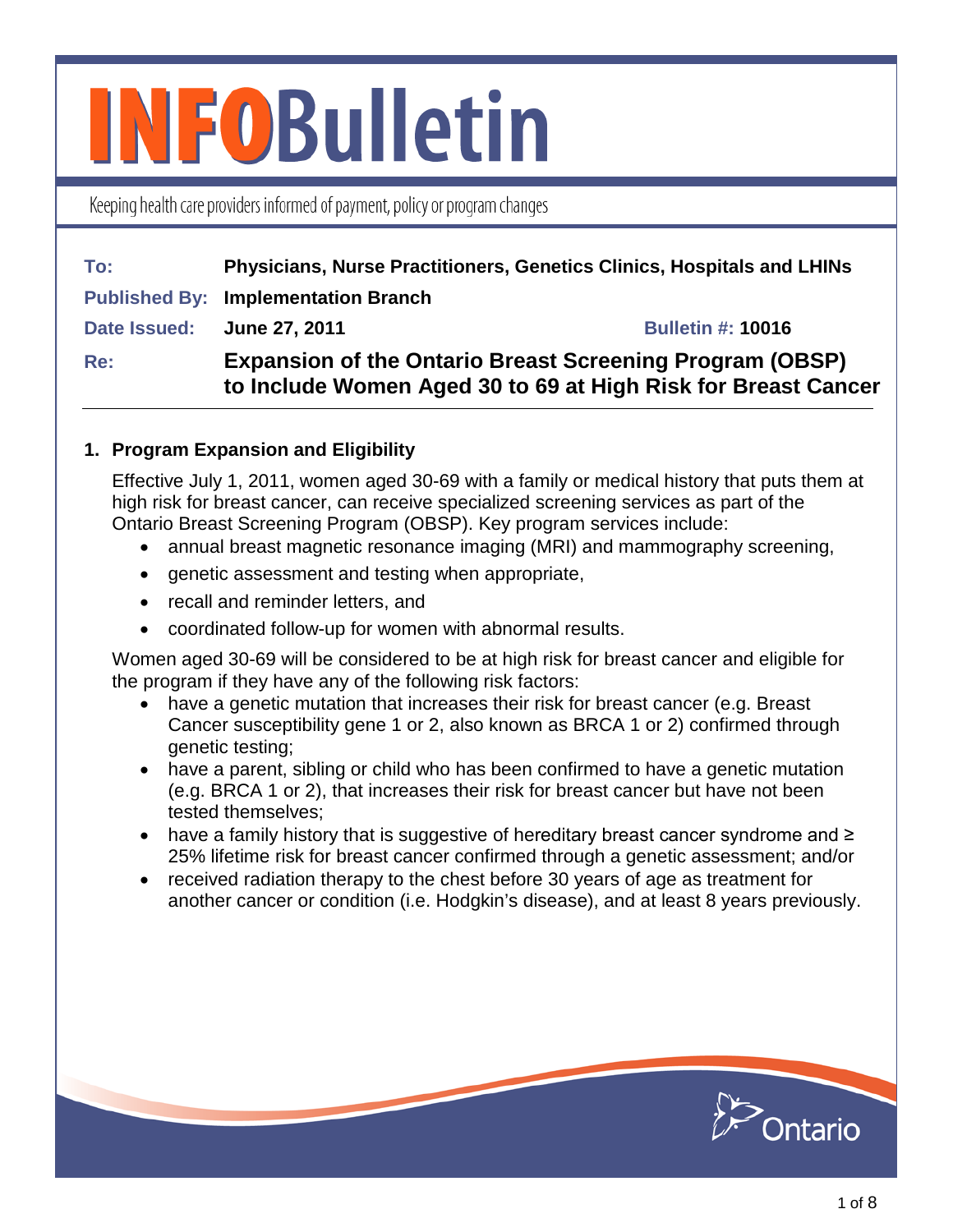A woman who has been confirmed to have any one of the above risk factors will be booked for breast MRI and mammography screening through the OBSP. Women who are not part of the OBSP high risk program will not be eligible for regular breast MRI screening.

A woman who does not have confirmation of any of the above risk factors, but has a personal or family history suggestive of hereditary breast cancer will be required to have a genetic assessment and, if appropriate, genetic testing to confirm that she is at high risk.

Upon confirmation of her high risk status, the woman will be eligible for annual breast MRI and mammography screening. She will also have the option to speak to an oncologist about additional risk reduction options.

# **2. Confirming the Patient's Risk**

Physicians are required to complete the OBSP Requisition for High Risk Screening to refer a woman to the OBSP. This requisition can be downloaded at [www.cancercare.on.ca/obspresources/](http://www.cancercare.on.ca/obspresources/) and will also be mailed out in print form by Cancer Care Ontario (CCO) in early July 2011. The requisition and accompanying education tools will make it easy to identify which patients are already eligible for screening, as they meet one of the four criteria or are at increased risk for breast cancer and require genetic assessment.

When a woman is referred for genetic assessment, the genetics clinic will conduct a formal assessment of familial breast cancer risk, offer genetic testing if appropriate, and return the completed Requisition for High Risk Screening and the Genetics Result Form to the OBSP. The Genetics Results Form, which can be downloaded at

[www.cancercare.on.ca/obspresources/,](http://www.cancercare.on.ca/obspresources/) will be mailed to genetics clinics in early July 2011. If a woman is found to be at high risk for breast cancer, she will be booked for breast MRI and mammography screening. The patient's physician will only be informed of the results of her genetic assessment and/or testing if the patient authorizes the sharing of that information.

Approximately one per cent of Ontario women are at high risk for breast cancer and eligible to participate in the program. Not all women referred to the OBSP will be confirmed as being at high risk and therefore will not be eligible for annual breast MRI and mammography screening. Women who are determined not to be at high risk will be referred back to their primary care provider to discuss risk appropriate screening.

# **3. Role of Ontario Breast Screening Program**

The OBSP has identified OBSP Navigators in each Local Health Integration Network (LHIN) that will work with women to coordinate their access to high risk screening services.

A woman's physician will complete an OBSP Requisition for High Risk Screening and forward it to an OBSP Navigator in their region. Depending on the information provided, the OBSP Navigator will schedule breast MRI and mammography screening if high risk has been confirmed, or if further assessment is required, coordinate an appointment at a genetics clinic. Once the genetic assessment has been completed, the woman will be referred back to the OBSP Navigator who will book breast MRI and mammography screening if she has been found to be at high risk.

Once in the program, a woman who is at high risk will be recalled annually for breast MRI and mammography screening, and her primary care provider will be kept informed of all screening results. In the case of abnormal screening results, the OBSP will ensure that the woman is provided with appropriate follow-up services.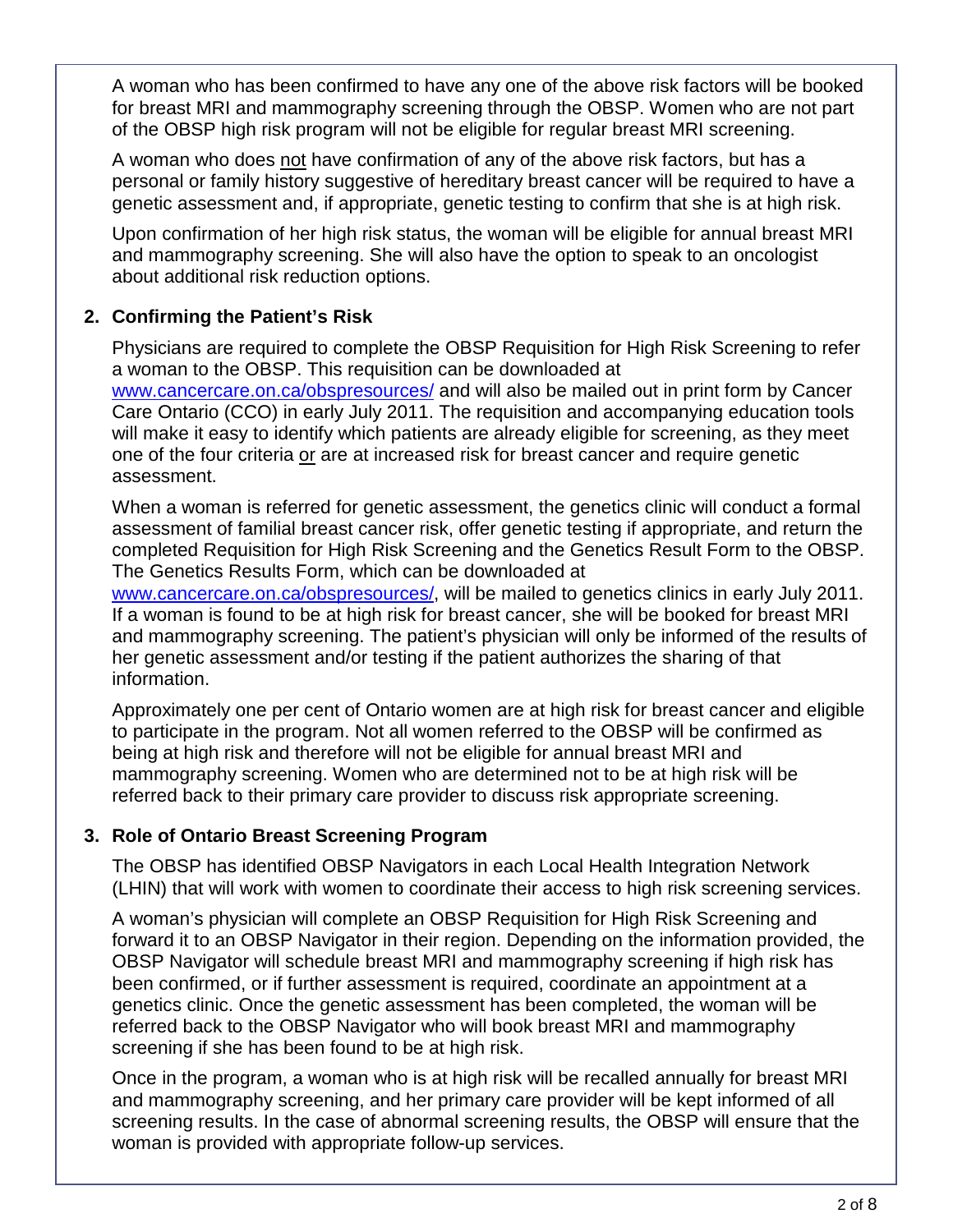## **Information Tools / Requisition Forms**

Physician and nurse practitioner offices will be supplied with updated general education materials for their patients. The following tools will be mailed to physician (general practitioners, oncologist and geneticists) and nurse practitioner offices **in early July:**

- requisition for high risk screening,
- summary of evidence,
- provider information brochure, and
- frequently asked questions.

Genetics clinics will also be supplied with updated general education materials for their patients. The following tools will be mailed to offices **in early July:**

- genetics assessment and test results form,
- requisition for high risk screening,
- summary of evidence,
- provider information brochure, and
- frequently asked questions.

## **4. Background:**

The province is expanding the Ontario Breast Screening Program (OBSP) to include specialized screening for women at high risk for breast cancer aged 30-69. This expansion is part of a 2011 budget commitment to provide an additional \$15 million over three years for 90,000 more screens.

The OBSP is a breast cancer screening program targeted to women at average risk for breast cancer aged 50 years and older, and is administered by Cancer Care Ontario (CCO). In addition to screening services, the program includes automated reminders, coordinated follow-up for women who have abnormal screening results, ongoing quality assurance, performance monitoring and evaluation of patient, and program outcomes.

This program expansion is based on clinical evidence and reviews, and on recommendations from Cancer Care Ontario. Guidelines developed in 2007 by CCO's Program in Evidence-Based Care (PEBC) recommended combined annual mammography and MRI screening for women at high risk for breast cancer due to heredity or genetic mutations from age 30-69. In 2010, the Ontario Health Technology Advisory Committee also issued guidelines for screening women at high risk for breast cancer with breast MRI and mammography, and recommended that they be included as part of an organized screening program that provides coordination and follow-up.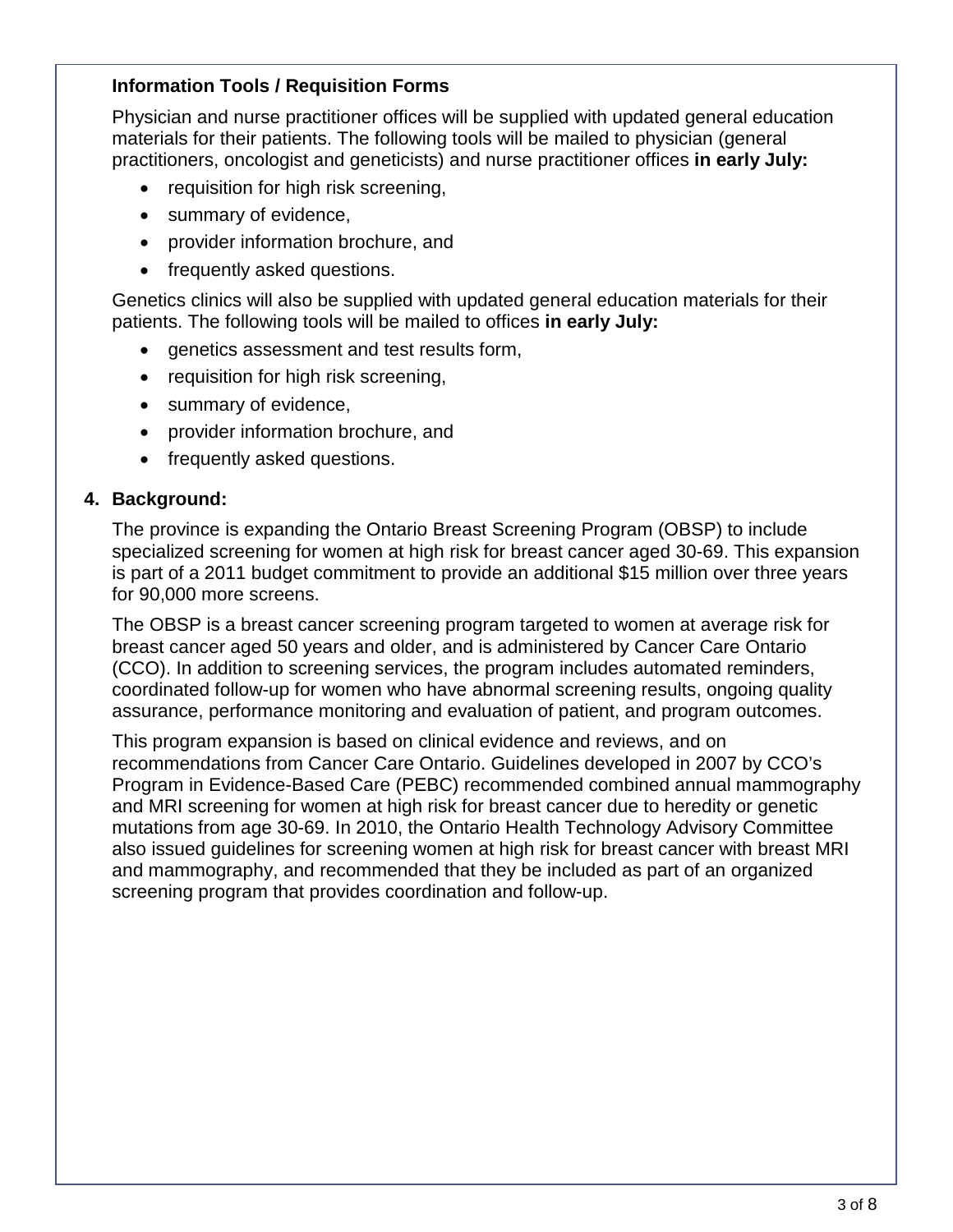The program will begin to roll out at the following OBSP High Risk Screening Centres on July 1, 2011:

- Chatham-Kent Health Alliance
- Windsor Regional Hospital, Metropolitan site
- Hôtel-Dieu Grace Hospital, St. Joseph's Site (Windsor)
- St. Joseph's Health Care (London)
- Grey Bruce Health Services (Owen Sound)
- Grand River Hospital (Kitchener)
- Hamilton Health Sciences Corporation, Juravinski Hospital
- Credit Valley Hospital (Mississauga)
- St. Michael's Hospital
- Sunnybrook Health Sciences Centre
- Princess Margaret Hospital
- Women's College Hospital
- Markham Stouffville Hospital
- Lakeridge Health Corporation, Oshawa Site
- Peterborough Regional Health Centre
- Kingston General Hospital
- The Ottawa Hospital, Civic Campus
- Timmins and District General Hospital
- Thunder Bay Regional Health Sciences Centre

Cancer Care Ontario will be working with 24 genetic centres across the province to facilitate genetic assessment and counselling services as a part of this program.

**Questions?** Contact the Ontario Breast Screening Program at 1-800-668-9304, or e-mail: [breastscreen@cancercare.on.ca.](mailto:breastscreen@cancercare.on.ca)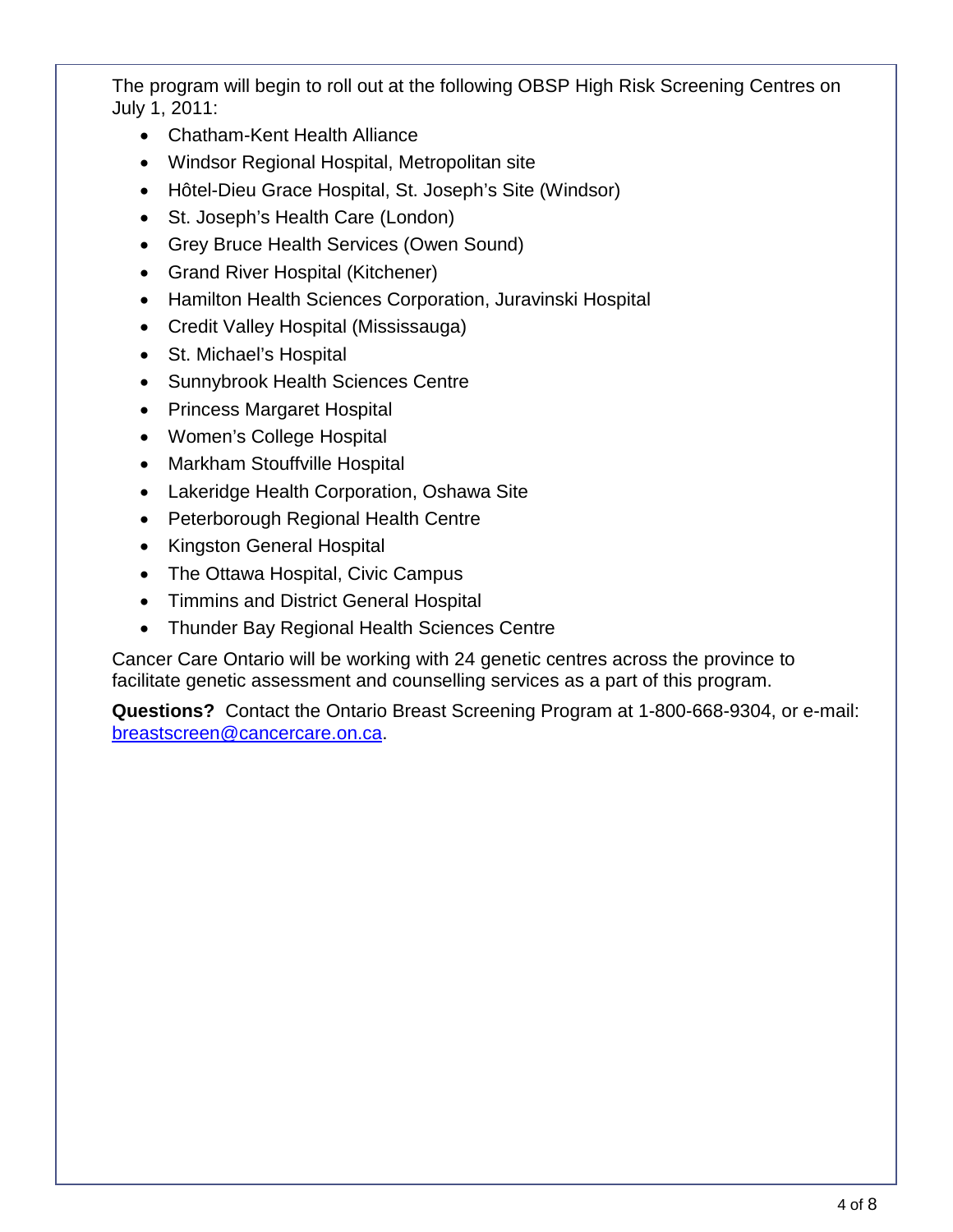#### **6. Questions and Answers**

## **Q1. What is the role of health care providers in screening women at high risk for breast cancer?**

**A1.** Any health care provider (e.g. primary care provider, general practitioner GP oncologist) can serve as the first point of contact for women who may be eligible for high risk breast screening through the Ontario Breast Screening Program (OBSP). Physicians are responsible for completing the OBSP Requisition for High Risk Screening and for submitting this form to the OBSP. This requisition will serve as a referral for women who require genetic assessment to determine their eligibility for the program.

If a woman is not found to be at high risk for breast cancer, it is the responsibility of the health care provider to review the woman's results with her and discuss risk appropriate screening.

#### **Q2. Can a Nurse Practitioner authorize the OBSP Requisition for High Risk Screening?**

**A2.** While Nurse Practitioners can complete the requisition, they cannot approve it as per current regulations. A physician needs to sign off on the requisition as it is an implied requisition for an MRI.

#### **Q3. What is the role of genetics clinics in screening women at high risk for breast cancer?**

**A3.** Genetics clinics provide genetic assessment services to women to determine their eligibility for high risk breast screening. The clinics will receive a copy of the OBSP Requisition for High Risk Screening when the initial appointment is booked (if the appointment is coordinated by the OBSP Navigator). The clinic is responsible for returning this requisition along with the Genetics Report Form to the OBSP when the genetic assessment is complete.

For all breast and ovarian assessment referrals that come directly from physicians, the genetics clinic is responsible for completing both the OBSP Requisition for High Risk Screening and the Genetics Report Form and sending these documents back to the OBSP. Genetics clinics are responsible for communicating genetics results to women and for sending these results to referring physician, following current practice.

## **Q4. What risk assessment tools are being used to assess a woman's risk of breast cancer?**

**A4.** Assessment of a woman's personal risk of developing breast cancer to determine her eligibility for high risk screening through the OBSP must be determined using the genetic assessment tools (IBIS or BOADICEA). IBIS and BOADICEA are breast cancer risk assessment tools that are used to assess the probability of carrying the BRCA gene mutation and the probability of developing breast cancer. Several models exist to assess the risk of developing breast cancer. However, the IBIS and BOADICEA breast risk assessment tools have been chosen as the standard assessment tools for eligibility for high risk screening through the OBSP. Genetics clinics must use these tools to assess all patients who may be at high risk for breast cancer.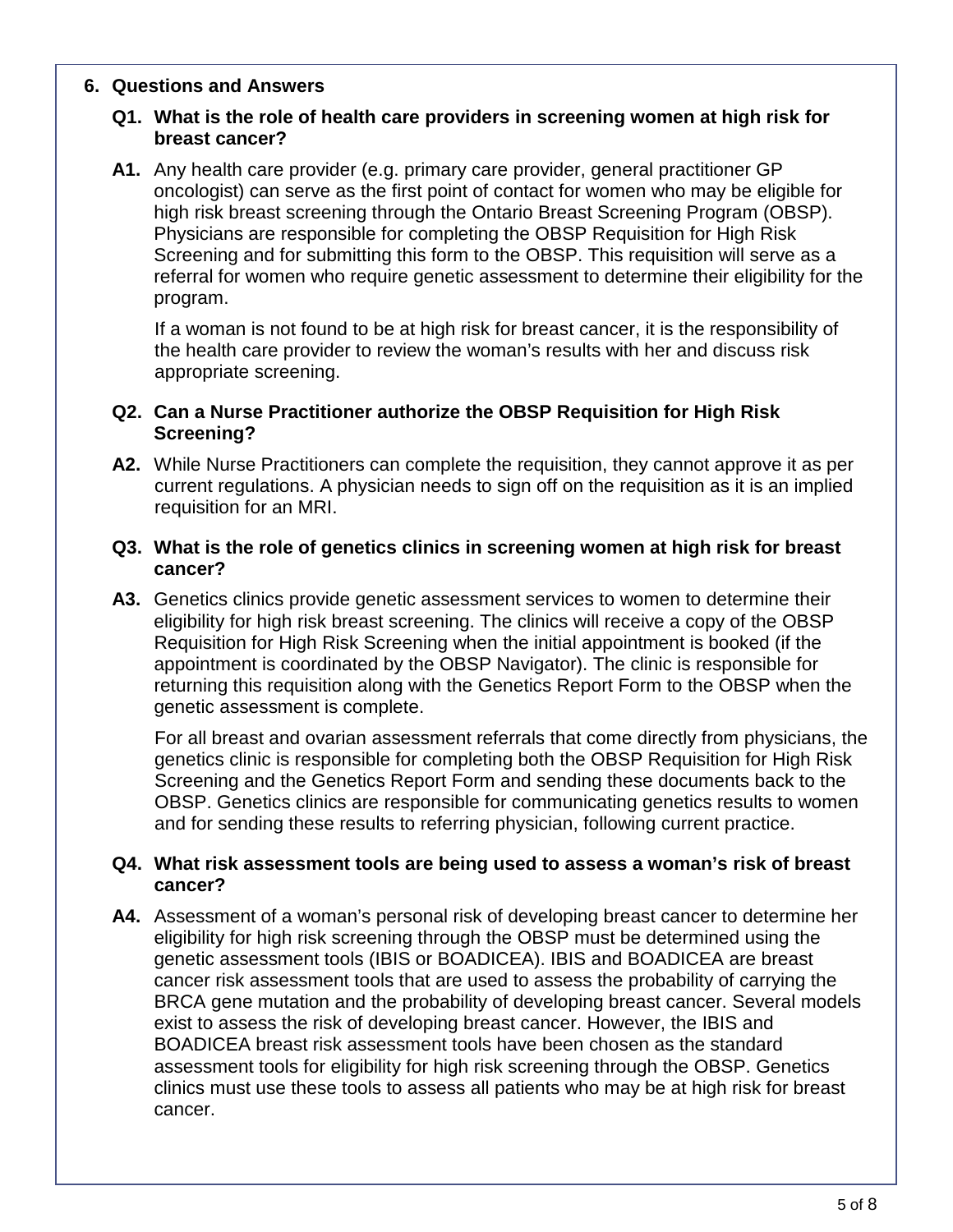## **Q5. Why are women at high risk for breast cancer recommended to receive annual screening with MRI in addition to mammography?**

**A5.** Annual breast MRI and mammography are the recommended standard of care for women at high risk as they complement each other. For women at high risk, screening with mammography alone has limitations. For example, mammography does not perform well in women with high radiologic breast density. Younger women have greater breast density than older women. Mammography is less sensitive for women with deleterious genetic mutations (e.g. BRCA1, BRCA2) due to the faster growth of cancer in these populations. MRI technology addresses some of the screening limitations of mammography for women at high risk. When used in combination, mammography and MRI find more cancers in women at high risk for breast cancer than using mammography or MRI alone.

For women 50 years of age and older at average risk for breast cancer, screening mammography every 2 years is the most effective tool for the early detection of breast cancer.

## **Q6. What is the value of genetic assessment and what is the process my patient will go through to determine her eligibility for high risk screening?**

**A6.** When a woman visits the genetics clinic, she meets with a genetic counsellor to review her family and medical history and discuss any implications to her health. If she is eligible for genetic testing, she will be offered it. If she accepts, a sample of her blood will be drawn and sent to a lab for processing. When the lab results come back, the woman will return to the genetics clinic to discuss her results and her risk mitigation options, if appropriate.

# **Q7. What if my patient does not want to go through a genetic assessment?**

**A7.** Staff at genetics clinics are specially trained to assess and counsel women who may be at high risk for breast cancer. They are aware of the sensitive nature of this consultation and will support women through the assessment process. Genetic assessment for those with a family history suggestive of hereditary breast cancer is required for some women to determine program eligibility; genetic testing may be recommended for some women, but it will not be a requirement.

# **Q8. How will I be kept informed of patient results?**

**A8.** Genetics clinics are responsible for communicating genetics results to women and for sending these results to the referring physician, following current practice. Please note that wait times for genetic assessment vary across the province; it may take up to several months for a woman to complete the full assessment and receive her results. The results of genetic assessments/tests may only be communicated to a family physician/nurse practitioner with the patient's consent.

The OBSP is responsible for communicating all imaging results to women and for sending these results to the referring physician.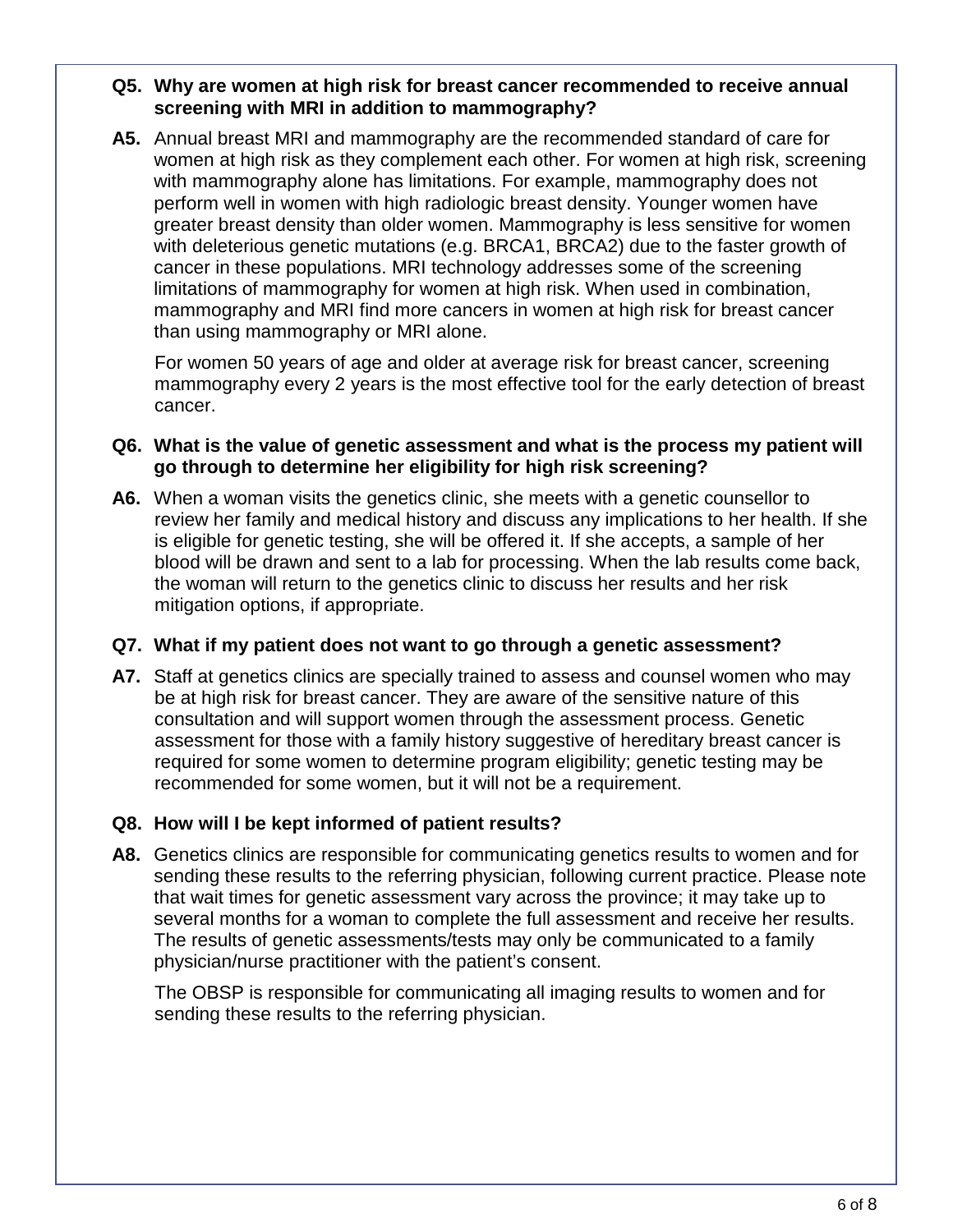## **Q9. How do we identify women who may be at high risk for breast cancer and are currently being screened by mammography?**

**A9.** Women ages 50-74 who are currently being screened through the OBSP may selfidentify as being potentially at high risk for breast cancer. These women should see their health care provider to conduct an initial risk assessment and determine their eligibility for high risk screening. If the woman already has a mammogram booked with the OBSP, she should proceed with screening while her assessment is being completed.

## **Q10.Will a woman need to schedule a separate visit with a doctor or nurse practitioner to discuss her risk for breast cancer?**

**A10.**A separate visit can be booked or a woman can incorporate questions about breast screening into her next regular annual health exam.

## **Q11.If a woman currently has no doctor or nurse practitioner, how can she be assessed for breast cancer risk and be added to the OBSP program? Will there be a way for patients to assess their risk themselves?**

**A11.**Women need to be seen by a physician or nurse practitioner to discuss their risk profile and to be referred to the OBSP for further services (including, where appropriate, confirmation of high-risk status). Women may see a doctor or nurse practitioner at a walk-in clinic for a referral to the program. Women without a regular primary care provider are encouraged to contact Health Care Connect to find a family physician at [www.ontario.ca/healthcareconnect.](http://www.ontario.ca/healthcareconnect)

## **Q12. Will doctors still be able to refer women for mammography and breast MRI without identifying women as being at high risk for breast cancer?**

**A12.** It is recommended that all women 50 years of age and older who are at average risk for breast cancer receive mammography screening every two years. Providers will be able to refer women for mammography without them being identified as high risk for breast cancer or without them participating in the OBSP. Breast MRI referrals outside of the OBSP will only be available for diagnostic or surveillance purposes.

# **Q13. Will women who have already had breast cancer be able to be part of the OBSP?**

**A13**. Women with a personal history of breast cancer who are between the ages of 30 and 69 and who have also been identified as being at high risk are eligible for high risk screening through the OBSP expansion.

## **Q14**. **What is the potential impact of this expansion on wait times for MRI and genetic assessment and testing?**

**A14.**Wait times for genetic assessment and testing vary across the province. Strategies are being developed to assist health care providers in identifying which women need to go on for genetic assessment and testing in order to avoid unnecessary waits and impacts on services.

Wait times for breast screening MRIs also vary significantly across the province. Strategies are being developed to build MRI capacity, and participating hospitals will be working to minimize wait times for breast screening MRI.